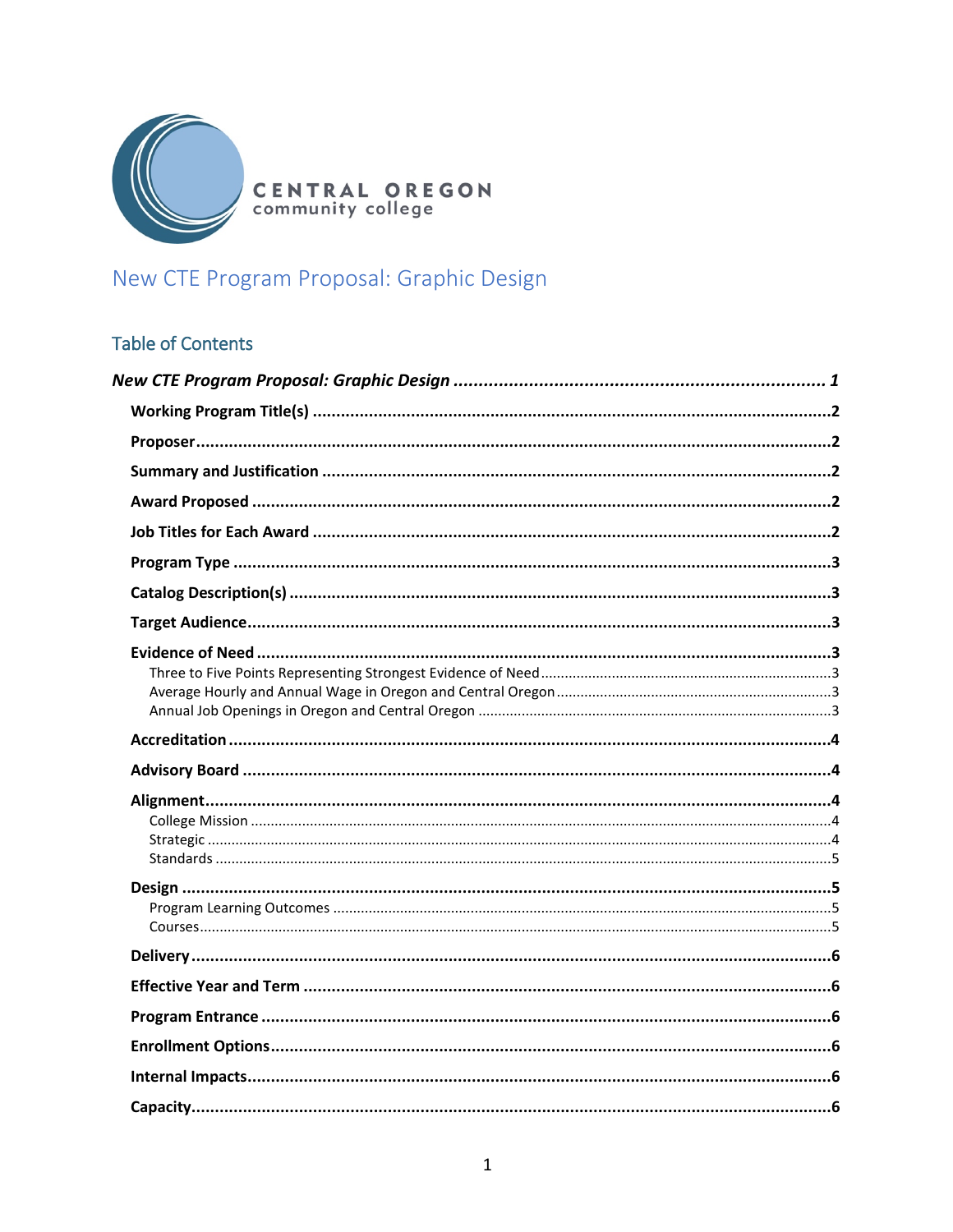# <span id="page-1-0"></span>Working Program Title(s)

Graphic Design

#### <span id="page-1-1"></span>Proposer

Venus Nguyen, Assistant Professor I, Art

# <span id="page-1-2"></span>Summary and Justification

Currently, the College offers no similar certificates for those seeking an education in the field of graphic design that properly prepares for a career using current techniques and requiring specific knowledge, skills and familiarity with tools used.

According to State of Oregon Employment Department in October 2020, "Employment of graphic designers is expected to grow faster than the average growth rate for all occupations in Oregon. Employment of graphic designers is forecast to grow by 11.6 percent between 2019 and 2029. The forecast is for all occupations to grow by 8.6 percent. In addition to the 523 new jobs projected for the 10-year period, 4,763 replacement job openings – primarily due to retirements and individuals leaving the labor force – will provide many more job opportunities for workers."

Many other tertiary educational organizations in Oregon offer coursework in the more contemporary areas of graphic design and illustration, such as Oregon State University, University of Oregon, and Portland Community College. This puts COCC at a disadvantage in attracting students seeking this type of education.

Several students have submitted requests for certificates and additional educational opportunities in the areas of graphic design.

# <span id="page-1-3"></span>Award Proposed

One-Year Certificate of Completion

# <span id="page-1-4"></span>Job Titles for Each Award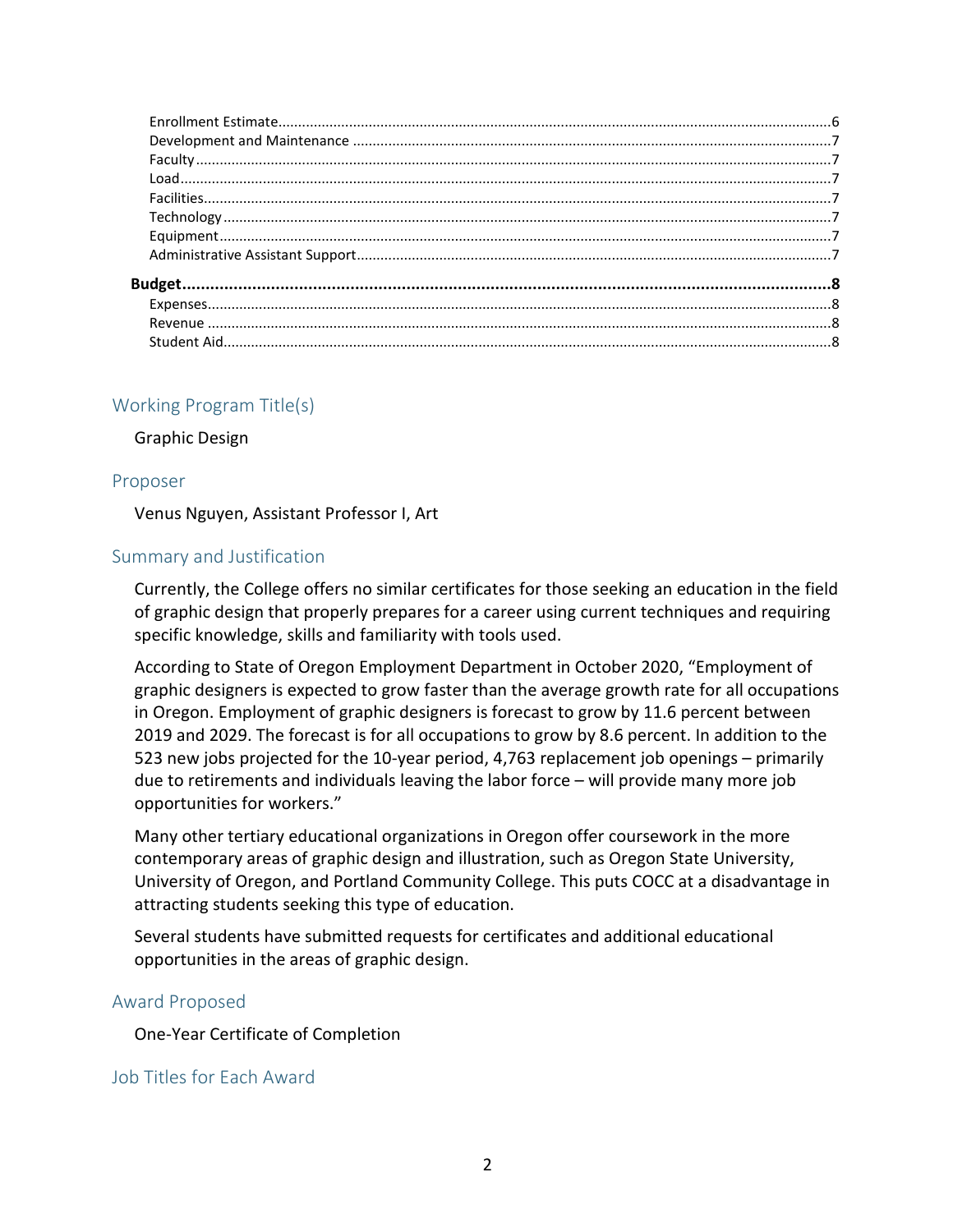#### Graphic designer

# <span id="page-2-0"></span>Program Type

Significant departure from current programs

# <span id="page-2-1"></span>Catalog Description(s)

The Graphic Design One-Year Certificate prepares students with the skills and knowledge to create digital designs and enter the field prepared for professional opportunities. Student portfolios will demonstrate the variety of skills and creativity developed. Coursework may be applied to the Associate of Arts Oregon Transfer.

#### <span id="page-2-2"></span>Target Audience

This certificate targets students from all levels of experience and backgrounds, including incoming high school students, individuals looking to change their career path, and continuing education for individuals currently in the industry.

#### <span id="page-2-3"></span>Evidence of Need

<span id="page-2-4"></span>Three to Five Points Representing Strongest Evidence of Need

- Currently, the College does not offer a similar certificate that prepares for a career using current techniques and requiring specific knowledge, skills, and familiarity with tools used in graphic design.
- According to State of Oregon Employment Department in October 2020, "Employment of graphic designers is expected to grow faster than the average growth rate for all occupations in Oregon. Employment of graphic designers is forecast to grow by 11.6 percent between 2019 and 2029. The forecast is for all occupations to grow by 8.6 percent. In addition to the 523 new jobs projected for the 10-year period, 4,763 replacement job openings – primarily due to retirements and individuals leaving the labor force – will provide many more job opportunities for workers."
- Many other tertiary educational organizations in Oregon, such as Oregon State University, University of Oregon, and Portland Community College, offer coursework in the more contemporary areas of graphic design. This puts COCC at a disadvantage in attracting students seeking this type of education.
- Students have submitted requests for certificates and additional educational opportunities in the areas of graphic design.

<span id="page-2-5"></span>Average Hourly and Annual Wage in Oregon and Central Oregon

- All of Oregon: \$27.66/hour, \$57,500/annually
- Central Oregon: \$22.11/hour, \$46,000/annually

<span id="page-2-6"></span>Annual Job Openings in Oregon and Central Oregon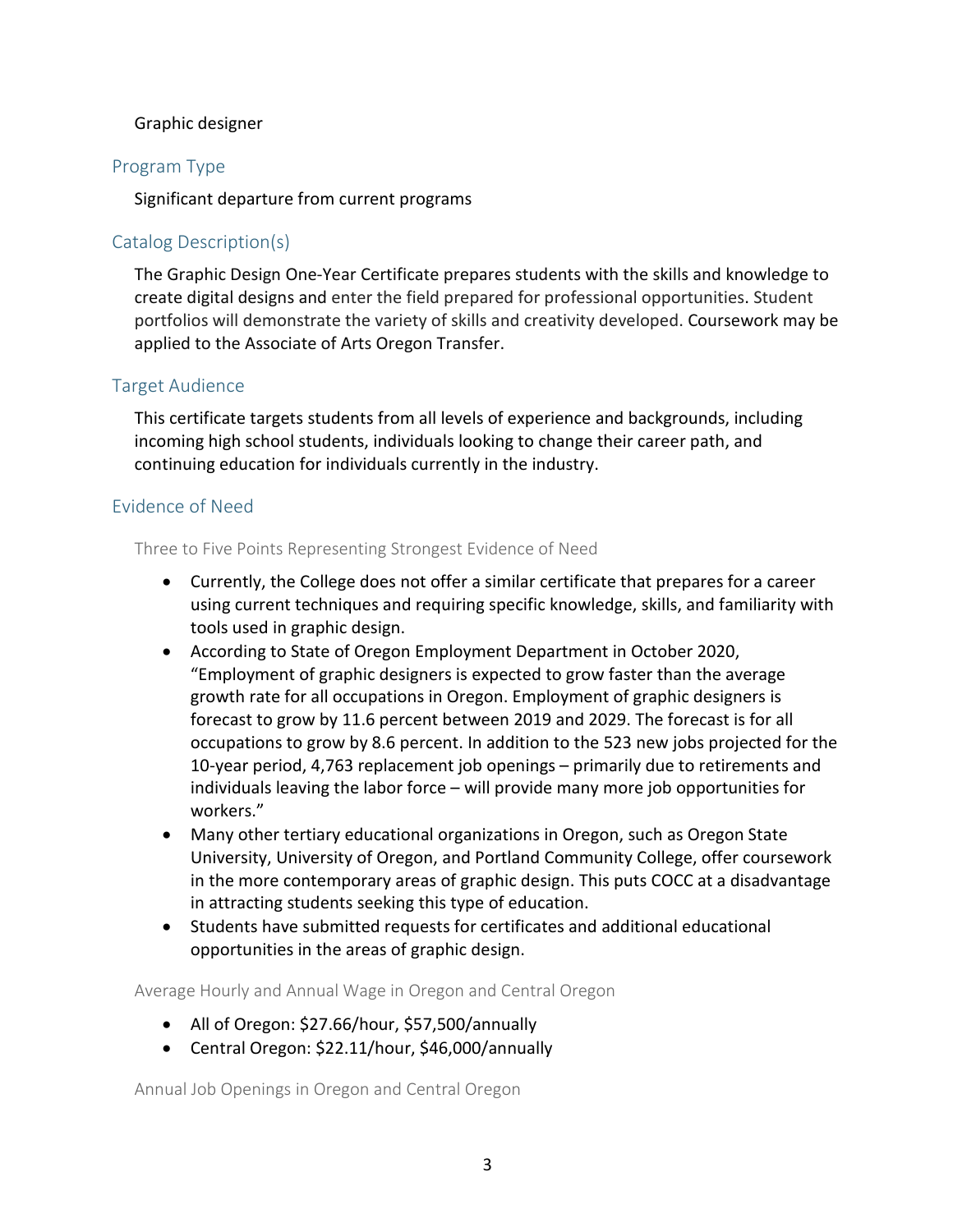- All of Oregon: 528
- Central Oregon: 24

Note: According to estimates from the Bureau of Labor Statistics, there are 259,500 graphic designers in the United States, and **24 percent are self-employed**.

#### <span id="page-3-0"></span>Accreditation

There is no accreditation association for this field.

# <span id="page-3-1"></span>Advisory Board

- Chuck Moser, freelance graphic designer/illustrator: Moser Graphics
- Chris Hall, creative director: Hound Creative Agency
- Lora Szaraniec: COCC graphic designer

# <span id="page-3-2"></span>Alignment

#### <span id="page-3-3"></span>College Mission

This certificate is fully aligned with the College's mission.

Student success is achieved through equipping our students with the knowledge, skills, and tools that they need to successfully pursue a career in graphic design. This can have a positive impact on local businesses and the greater community by introducing new, welltrained professionals in the graphic design field to the area.

The certification is accessible as it is comprised of coursework that introduces myriad tools in a best-practice approach, ensuring that familiarity is achieved through hands-on practice and that those already familiar with the tools will receive insight on best use within the industry.

As this certificate is designed for learners of varying backgrounds and knowledge, it is also suitable for those seeking lifelong educational opportunities.

#### <span id="page-3-4"></span>Strategic

SS-1: This certificate aligns with the development of course and program offerings to help students complete their academic goals. This is evidenced by the numerous students who have requested coursework that is applicable to the pursuit of a career in graphic design.

SS-2: This certificate is aligned with enhancing and promoting the resources and tools available to help students efficiently complete their academic goals by providing experienced instruction with industry standard technology. Not only will this program introduce new, relevant tools for use within their chosen field, it offers comprehensive training on the use of and best practices of implementing these tools in an open and collaborative environment.

SE-2: This certificate increases access to academic programs and courses on all campuses and online by offering training in the latest techniques, skills, and tools that were not previously available.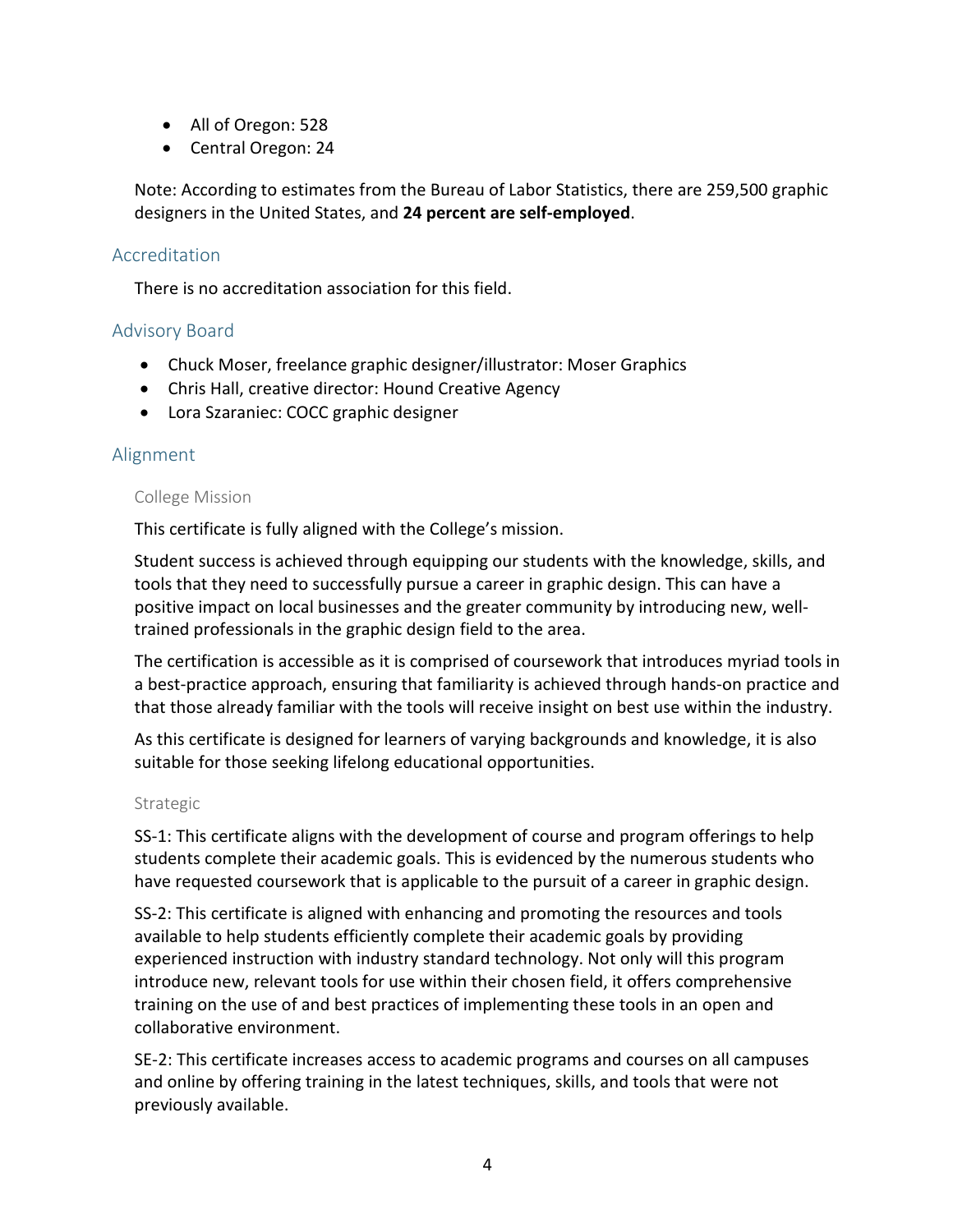CE-2: This certificate is aligned with the advancement of positive regional economic development by assisting with educational and training needs of business, industry, and workforce by preparing students to meet the growing deficit of graphic designers in Oregon as reported by the State of Oregon Employment Department.

#### <span id="page-4-0"></span>**Standards**

Graphic design is an ever-evolving industry with design trends and advancements in technology. The program will continue to stay current with these advancements and align to the changing industry standards through regular interactions and partnerships with local industry professionals.

# <span id="page-4-1"></span>Design

# <span id="page-4-2"></span>Program Learning Outcomes

Upon successful completion of the program, students will be able to:

- 1. Create designs with industry standard software.
- 2. Model effective and professional communication when collaborating with industry professionals and clients.
- 3. Produce a portfolio that demonstrates the variety of skills and creativity developed.

#### <span id="page-4-3"></span>Courses

Core: (Credits: 28)

- ART 110 Beginning Graphic Design (3 credits)
- ART 115 Basic Design: 2-D (3 credits)
- ART 116 Basic Design: Color (3 credits)
- ART 141 Beginning Illustration (3 credits)
- ART 197 Portfolio Development (1 credit)
- ART 230 Intermediate Graphic Design (3 credits)
- ART 265 Digital Photography I (3 credits)
- ART 297 Capstone Project (1 credit)
- (**new**) ARH 269 History of Design and Illustration (4 credits)
- BA 232 Branding (4 credits)
	- o **OR** COMM 234 Visual Rhetoric (4 credits)
	- o **OR** SOC 250 Sociology of Popular Culture (4 credits)

Related Instruction: (Credits: 10-12)

- MTH 105 Math in Society (or higher) (4 credits)
- WR 121 Academic Composition (4 credits)
	- o **OR** BA 214 Business Communications\* (3 credits)
- Any human relations course (3-4 credits)

# **Total credits: 38-40**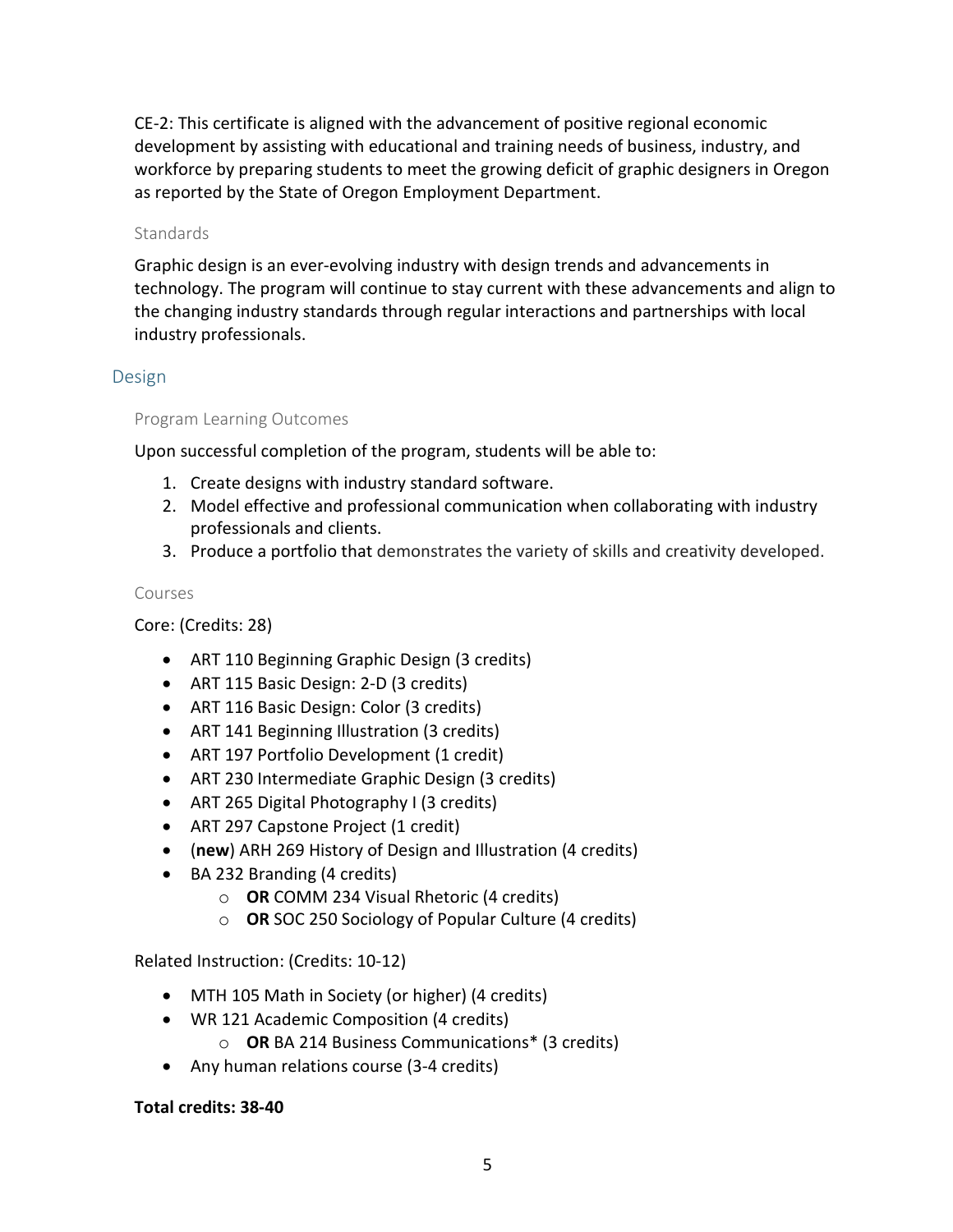*\*BA 214 does not fulfill the foundational writing requirement for the Art AAOT.*

#### <span id="page-5-0"></span>**Delivery**

Most courses will be available online, and some courses will be offered remotely and/or in person. These options will make many courses more accessible to satellite campuses and students that may have scheduling conflicts.

#### <span id="page-5-1"></span>Effective Year and Term

Fall 2022

#### <span id="page-5-2"></span>Program Entrance

No formal entrance requirement; course prerequisites in program.

# <span id="page-5-3"></span>Enrollment Options

- Rolling entry (students can begin any term *Fall recommended*)
- Part-time and full-time attendance options available
- Courses must be sequenced carefully; work closely with an advisor

#### <span id="page-5-4"></span>Internal Impacts

**Policy**: None

**Admissions and Records**: None

**Advising**: Some training on program outcomes and course scheduling

**Bookstore**: Current supplies lists and textbooks

**Campus Services**: None

**College Now**: Additional CTE

**Marketing and Public Relations**: Creation of program website and marketing materials

**Financial Aid**: Submission of program to Department of Education for approval

**Information Technology Services**: New lab (established in Fall term 2021), maintenance and monthly software updates (primarily Adobe Creative Cloud software)

**Library**: Book acquisitions, journal subscriptions

**Risk Management**: None

**Tutoring and Testing**: Potential tutor for Adobe software

# <span id="page-5-5"></span>Capacity

<span id="page-5-6"></span>Enrollment Estimate

First year: 8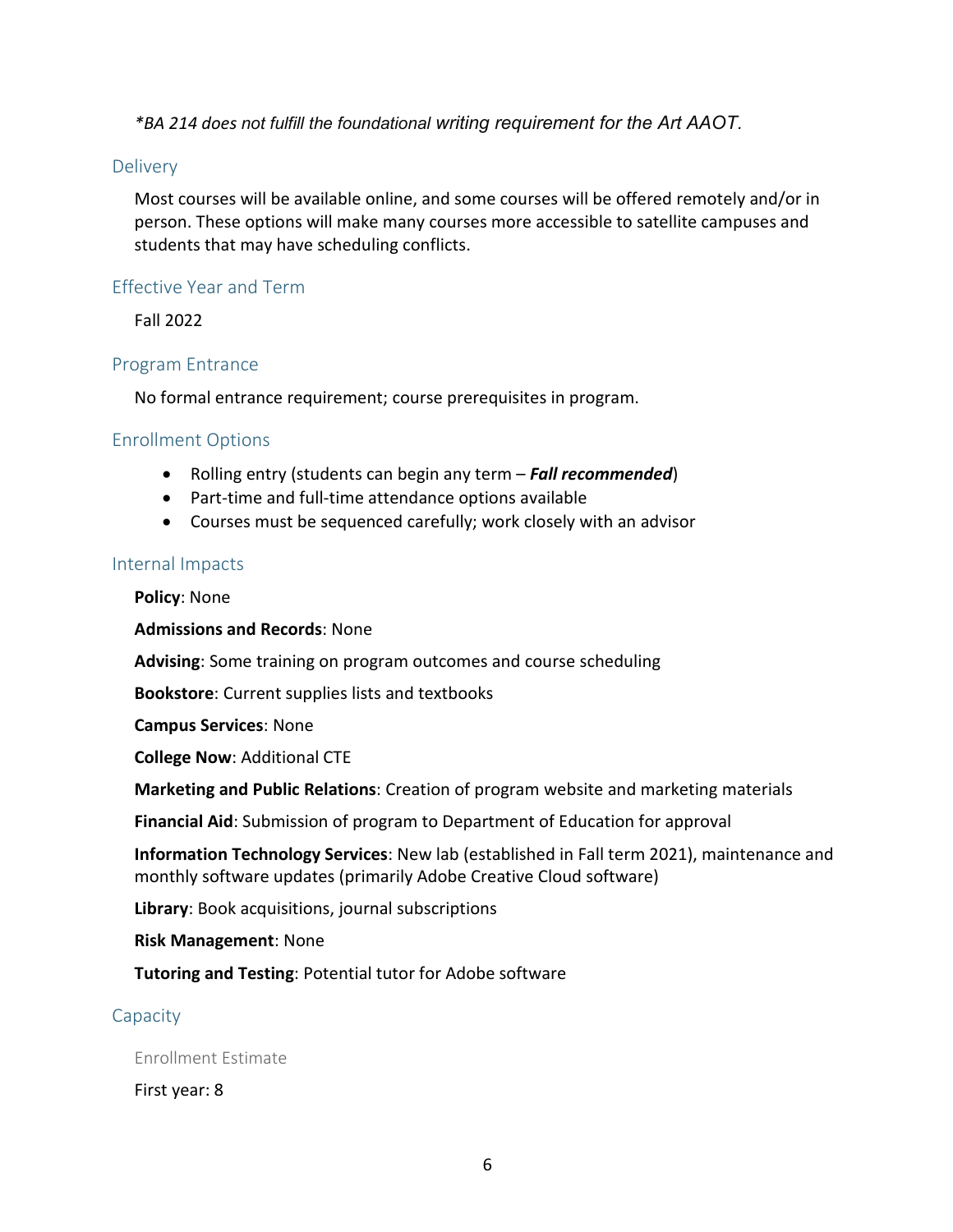# Second year: 10 Fully mature program: 15

<span id="page-6-0"></span>Development and Maintenance

Content expert responsible for program development: Venus Nguyen Does this person have the capacity to develop the program? Yes Lead faculty to maintain program after fully established: Venus Nguyen

#### <span id="page-6-1"></span>Faculty

Full-time faculty have expertise to teach program courses.

#### <span id="page-6-2"></span>Load

<span id="page-6-3"></span>Mature program enrollment may need fewer than five new sections.

#### Facilities

Minor need (new furniture, rearrangement of room, dedicated room, etc.)

The new Art & Music Computer Lab was established in Summer term 2021. It is not currently being used for in-person classes but may need some rearrangement if courses are offered in this space. Additional office space near lab is needed for storage and lighting kit.

#### <span id="page-6-4"></span>Technology

Major need (computer fleet, changes to servers, etc.)

While there isn't an immediate major need, faculty and instructional leadership will work on a capital request to replace existing Macintosh computers and to purchase larger monitors for Windows-based computers. Adobe Creative Cloud licenses are required for this program and have been purchased but must be renewed annually. License for external app integration to Harmonize learning management system is also used and is renewed annually.

#### <span id="page-6-5"></span>Equipment

Moderate need (purchases from \$500 to \$2,000)

While there isn't an immediate need, large-scale printer and additional color printer for high quality art prints.

<span id="page-6-6"></span>Administrative Assistant Support

Current administrative assistant support is sufficient.